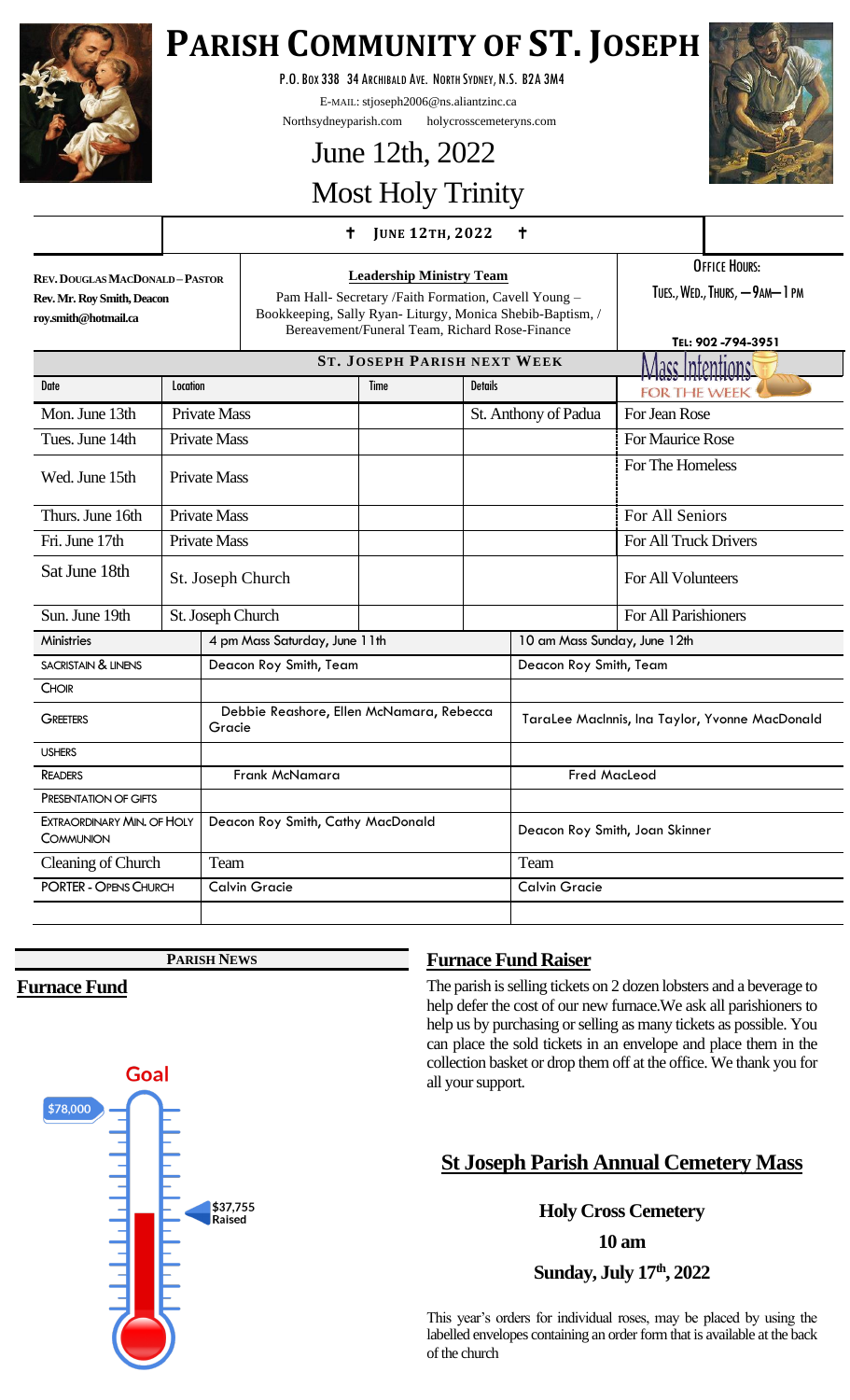Orders with payment, may be dropped off at the Parish Office during usual open hours, or on the weekends, be placed in the collection basket. If using a cheque, make it payable to "St Joseph Church".

Orders *must* be placed by Sunday, July 3rd, to ensure delivery. Orders will not be accepted after that date and no sales will be available on site.

#### **Soup Kitchen at St Joseph Parish**

Hot soup and other meals are prepared once a month at the parish by parishioner Angela Iannetti from Angela's Kitchen. Anyone can receive these free meals by contacting Community Cares(902) 544-0049 and free delivery is available. If anyone wishes to support this program for the community, donations can be made to the parish so donors receive a tax receipt and money transferred to Angela to purchase ingredients for the food.

Thank you, Fr. Doug

#### **Confirmation on Sunday**

Bishop Kirkpatrick will confirm 12 candidates for confirmation on Sunday, June 19th at 10 am. All are welcome to the mass.

RELIGIOUS EDUCATION

#### **To Turn from Sin**

Father, Your love never fails. Keep me from danger and provide for all my needs. Teach me to be thankful for your gifts. Confident in Your love, may I be holy by sharing Your life. May Your unfailing love turn me from sin and keep me on the way that leads to You. Help me to grow in Christian love.

#### **Amen**

#### HALL NEWS

**Hall Envelopes -**Donations to the hall are 100% levy free.

The finance committee created *new hall envelopes*that are available in the pews. For tax receipts write: *St. Joseph Hall* on your cheque.

| <b>COLLECTIONS ~ THANK YOU!</b><br><b>JUNE 4TH &amp; 5TH 2022</b> |         |
|-------------------------------------------------------------------|---------|
| <b>Envelopes</b>                                                  | 1765.00 |
| Fuel                                                              |         |
| <b>Holy Cross</b>                                                 |         |
| <b>Special Collection</b>                                         | 235.00  |
| Candles                                                           | 60.00   |
| Total                                                             | 2060.00 |
| <b>Faith Formation</b>                                            |         |
| <b>Hall Fund</b>                                                  | 190.00  |
| Furnace                                                           | 255.00  |
| Pre-Authorized<br>Debit                                           |         |
|                                                                   |         |

#### **DIOCESAN NEWS**

#### **CWL AND KOC NEWS**

KOC Meeting will be held on Thursday, June  $16<sup>th</sup>$  at 7pm. Installation of officers will take place after the meeting.

#### ST. VINCENT DE PAUL

Saint Vincent de Paul Northside Particular Council will meet on Monday, June 13 at two o'clock in Bras d'Or Hall.

Saint Vincent de Paul Society wishes to extend a huge thank you to those who answered our plea and donated clothing and household goods. Your generosity was overwhelming. We received so much that we are hard pressed to find room for it all. As a result, we cannot accept any further donations of clothing at this time. The depot will be closed during the months of July and August but will reopen on September 1.

#### *\_\_\_\_\_\_\_\_\_\_\_\_***COMMUNITY ANNOUNCEMENTS\_\_\_\_\_\_\_\_**

\_\_\_\_\_\_\_\_\_\_\_\_\_\_\_\_\_\_\_\_\_\_\_\_\_\_\_\_\_\_**\_\_\_\_\_\_\_\_\_\_\_\_\_\_** 

**VBS (Vacation Bible School)** will be held this year **Monday**, **July 18th to Friday, July 22nd** from 9a.m.-12 Noon at St. Matthew Wesley United Church in Leitches Creek. We will be taking applications for 25 children, **ages 5-12**, Applications available at the Church on Sunday or you may contact Maureen Murphy at 902-544-1233 for more information.

#### **Save the Date**

*June 16th, 12 to 4 PM*

Communities understand that in order to improve health they must improve access to supports and services and enhance social support networks for everyone. In the spirit of collaboration and connection, Community CARES invites you to participate in our community resource fair on Thursday, June 16th. **Please see the attached flyer for sharing!**

According to the *2019-2022 CBRM Community Health Plan* developed by the*Collaborative Community Health Boards*, social support networks and access to those supports are 2 of 4 priorities. People are also concerned about prevention and support, and recognize the importance of peer support, nutritious food for all, and staying connected.

We all know that improved information and education about existing supports, and a spirit of "lending a hand", improves quality of life in neighborhoods and communities.

We invite you, your family, friends, neighbors, and colleagues to visit the fair and explore the resources and supports that are available when you or a loved one need them. Consider it also as a wonderful opportunity to connect around staff and volunteer positions in the nonprofit sector.

**We'll have more than 20 organizations under one roof for an afternoon!**

The Fair will promote the belief that "We are Stronger Together". The Good Food Bus will be on site, as well as many local agencies, organizations and social enterprises.**This fun event will include food, entertainment, non-profit vendors, raffles, items to purchase from social enterprises, gently used clothing, and more.** 

We invite you to participate, and to contribute what you can by volunteering or by donating essential food items or personal care items for our outreach or as a raffle prize for the fair. Monetary or in-kind contributions for childrens' nutrition bags are also needed. A list of participating organizations will be posted on June 13th. Please direct any inquiries to this email, or call 902-544-0043 or 902-577- 8744.

**In sharing this invitation with others you will make this event a success.** 

**We ask that you share again, and again, then join us in Sydney Mines on June 16th!**

All the Best,

**Dorothy** 

Community CARES